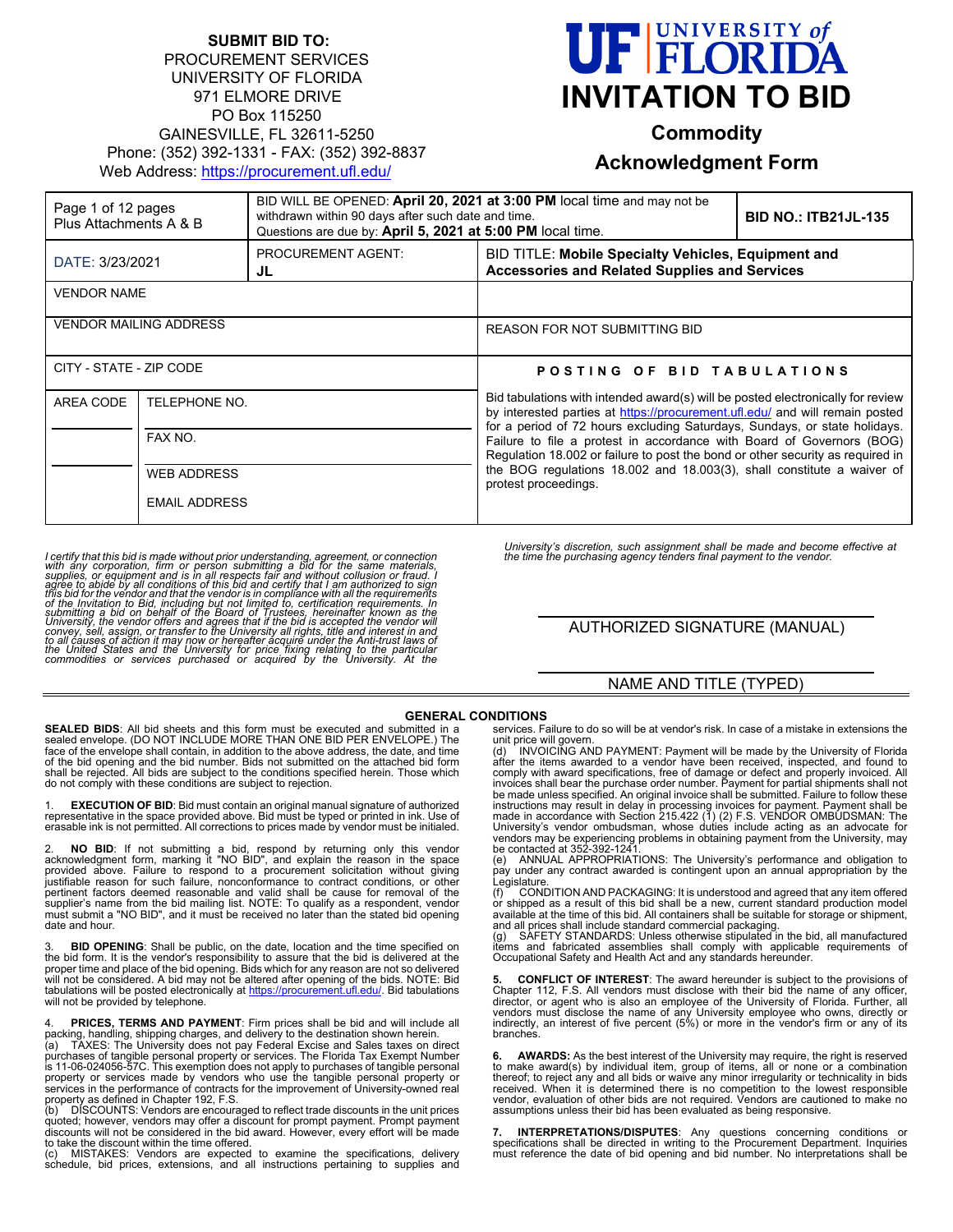considered binding unless provided in writing by the University in response to requests in full compliance with this provision.

**8 NOTICE OF BID PROTEST BONDING REQUIREMENT**; Any person or entity who files an action protesting a decision or an intended decision pertaining to a competitive<br>solicitation shall at the time of filing the formal protest, post with the University a bond<br>payable to the University in an amount protestor's bid or proposal; 10% of the estimated expenditure during the contract term; \$10,000.00; or whichever is less. The bond shall be conditioned upon the payment of all costs which may be adjudged against the person or entity filing the protest action. In<br>lieu of a bond, the University may accept a cashier's check, bank official check or<br>money order in the amount of the bond. FAILURE SHALL RESULT IN DENIAL OF THE PROTEST.

**9. GOVERNMENTAL RESTRICTIONS**: In the event any governmental restrictions may be imposed which would necessitate alteration of the material, quality, workmanship or performance of the items offered in this bid prior to their delivery, it<br>shall be the responsibility of the successful vendor to notify the purchaser at once,<br>indicating in writing the specific regulation wh

**10. LEGAL REQUIREMENTS:** Applicable provision of all Federal, State, county and local laws, and of all ordinances, rules and regulations shall govern development, submittal and evaluation of all bids received in response hereto and shall govern any and all claims and disputes which may arise between person(s) submitting a bid<br>response hereto and the University, by and through its officers, employees and<br>authorized representatives, or any other person, natural or othe knowledge by any vendor shall not constitute a cognizable defense against the legal effect thereof.

**11. LOBBYING:** Vendor is prohibited from using funds provided under any contract<br>or purchase order for the purpose of lobbying the Legislature or any official, officer,<br>commission, board, authority, council, committee, or

**12. ADVERTISING**: In submitting a bid, the vendor agrees not to use the results<br>therefrom as a part of any commercial advertising. Vendor may not use the names,<br>logos, or trademarks of the University, its employees, or written consent of the University.

**13. ASSIGNMENT**: Any contract or purchase order issued pursuant to this Invitation to Bid and the monies which may become due hereunder are not assignable except with the prior written approval of the purchaser.

**14. LIABILITY**: The vendor agrees to indemnify and save the University of Florida,<br>the State of Florida and the Florida Board of Governors, their officers, agents, and<br>employees harmless from any and all judgments, orders including attorney's fees, and also all claims on account of damages to property, including loss of use thereof, or bodily injury (including death) which may be hereafter sustained by the vendor, its employees, its subcont between government agencies.

**15. FACILITIES**: The University reserves the right to inspect the vendor's facilities at any time with prior notice.

**16. ADDITIONAL QUANTITIES**: For a period not exceeding ninety (90) days from the date of acceptance of any offer by the University of Florida, the right is reserved to acquire additional quantities up to but not exceeding those shown on bid or the bid level<br>at the prices bid in this invitation. If additional quantities are not acceptable, the bid<br>sheets must be noted "BID IS FOR SPECIFIE

**17. SERVICE AND WARRANTY**: Unless otherwise specified, the vendor shall define any warranty service and replacements that will be provided during and subsequent to this contract. Vendors must explain on an attached sheet to what extent warranty and service facilities are provided.

**18. SAMPLES**: Samples of items, when called for, must be furnished free of expense,<br>on or before bid opening time and date, and if not destroyed, may upon request, be<br>returned at the vendor's expense. Ea name, manufacturer's brand name and number, bid number and item reference. Request for return of samples shall be accompanied by instructions which include shipping authorization and name of carrier and must be received with the bid. If instructions are not received within this time, the commodities shall be disposed of by the University.

**19. INSPECTION, ACCEPTANCE AND TITLE**: Inspection and acceptance will be at destination unless otherwise provided. Title and risk of loss or damage of all items shall be the responsibility of the contract supplier until accepted by the University, unless<br>loss or damage results from negligence by the University. The contract supplier shall<br>be responsible for filing, processing and collec

- assist him in the expeditious handling of damage claims, the University will: (a) Record any evidence of visible damage on all copies of the delivering carrier's Bill of Lading.
- (b) Report damage (Visible or Concealed) to the carrier and contract supplier confirming such reports in writing within 15 days of delivery, requesting that the carrier inspect the damaged merchandise.
- (c) Retain the item and its shipping container, including inner packing material until inspection is performed by the carrier, and disposition given by the contract supplier.
- (d) Provide the contract supplier with a copy of the carrier's Bill of Lading and damage inspection report.

20. PATENTS, COPYRIGHTS, TRADEMARKS, ROYALTIES and other Intellectual Property: The vendor, without exception, shall indemnify and save harmless the University and its employees from lability of any nature or kind, includi its use by the University of Florida. If the vendor uses any design, device, or materials covered by letters, patent or copyright, it is mutually agreed and understood without exception that the bid prices shall include all royalties or costs arising from the use of such design, device, or materials in any way involved in the work.

**21. CONFLICT BETWEEN DOCUMENTS**: If any terms and conditions contained within the documents that are a part of this ITB or resulting contract are in conflict with any other terms and conditions contained therein, then the various documents<br>comprising this ITB or resulting contract, as applicable, shall govern in the following<br>order of precedence: change order, purchase order, addend general conditions, specifications, departmental description of work, and bid.

**22. MANUFACTURERS' NAMES AND APPROVED EQUIVALENTS**: Any<br>manufacturer's names, trade names, brand names, information and/or catalog numbers<br>listed in a specification are for information and not intended to limit competitio are based on equivalent products, indicate on the bid form the manufacturer's name and number. Vendor shall submit with the bid, cuts, sketches, and descriptive literature,<br>and/or complete specifications. Reference to literature submitted with a previous bid will not satisfy this provision. The vendor shall also explain in detail the reasons why<br>the proposed equivalent will meet the specifications and not be considered an<br>exception thereto. The University of Florida of item(s) as an approved equivalent. Bids which do not comply with these requirements are subject to rejection. Bids lacking any written indication of intent to quote an alternate brand will be received and considered in complete compliance with the specifications as listed on the bid form.

**23. NONCONFORMANCE TO CONTRACT CONDITIONS**: Items may be tested and/or inspected for compliance with specifications by any appropriate testing facilities.<br>Should the items fail, the University may require the vendor to reimburse the University<br>for costs incurred by the University in co data derived from any tests for compliance with specifications are public records and<br>open to examination thereto in accordance with Chapter 119, F.S. Items delivered not<br>conforming to specifications may be rejected and re items and items not delivered as per delivery data in bid and/or purchase order may<br>result in vendor being found in default in which event any and all reprocurement costs<br>may be charged against the defaulting vendor. Any v also result in the vendor's name being removed from the University of Florida's vendor file.

**24. PUBLIC RECORDS**: Any material submitted in response to this Invitation to Bid will become a public document pursuant to Section 119.07 F.S. This includes material which the responding vendor might consider to be confidential or a trade secret. Any claim of confidentiality is waived upon submission, effective after opening pursuant to Section 119.07 F.S.

25. DELIVERY: Unless actual date of delivery is specified (or if specified delivery<br>cannot be met), show number of days required to make delivery after receipt of<br>purchase order in space provided. Delivery time may become

**26. PUBLIC PRINTING - PREFERENCE GIVEN PRINTING WITHIN THE STATE**: The University of Florida shall give preference to vendors located within the state when awarding contracts to have materials printed, whenever such printing can be done at no greater expense than, and at a level of quality comparable to, that obtainable from

a vendor located outside of the state. (a) CONTRACTS NOT TO BE SUBLET: In accordance with Class B Printing Laws and Regulations "Printing shall be awarded only to printing firms. No contract shall be awarded to any broker, agent, or independent contractor offering printing manufactured

by other firms or persons."<br>(b) DISQUALIFICATION OF VENDOR: Reasonable grounds for believing that a<br>vendor is involved in more than one bid for the same work will be cause for rejection of Fall bids in which such vendors are believed to be involved. Any or all bids will be rejected<br>if there is reason to believe that collusion exists between vendors. Bids in which the

if there is reason to believe that collusion exists between vendors. Bids in which the prices obviously are unbalanced will be subject to rejection.<br>(c) TRADE CUSTOMS: Current trade customs of the printing industry are rec

payment will not be made until return is affected

**27. E-VERIFY COMPLIANCE**. Agency is obligated to comply with the provisions of<br>Section 448.095, Fla. Stat., "Employment Eligibility." Compliance with Section<br>448.095, Fla. Stat., includes, but is not limited to, utilizat verify the work authorization status of all newly hired employees. Vendor affirms and<br>represents that it is registered with the E-Verify system and are using same, and will<br>continue to use same as required by Section 448.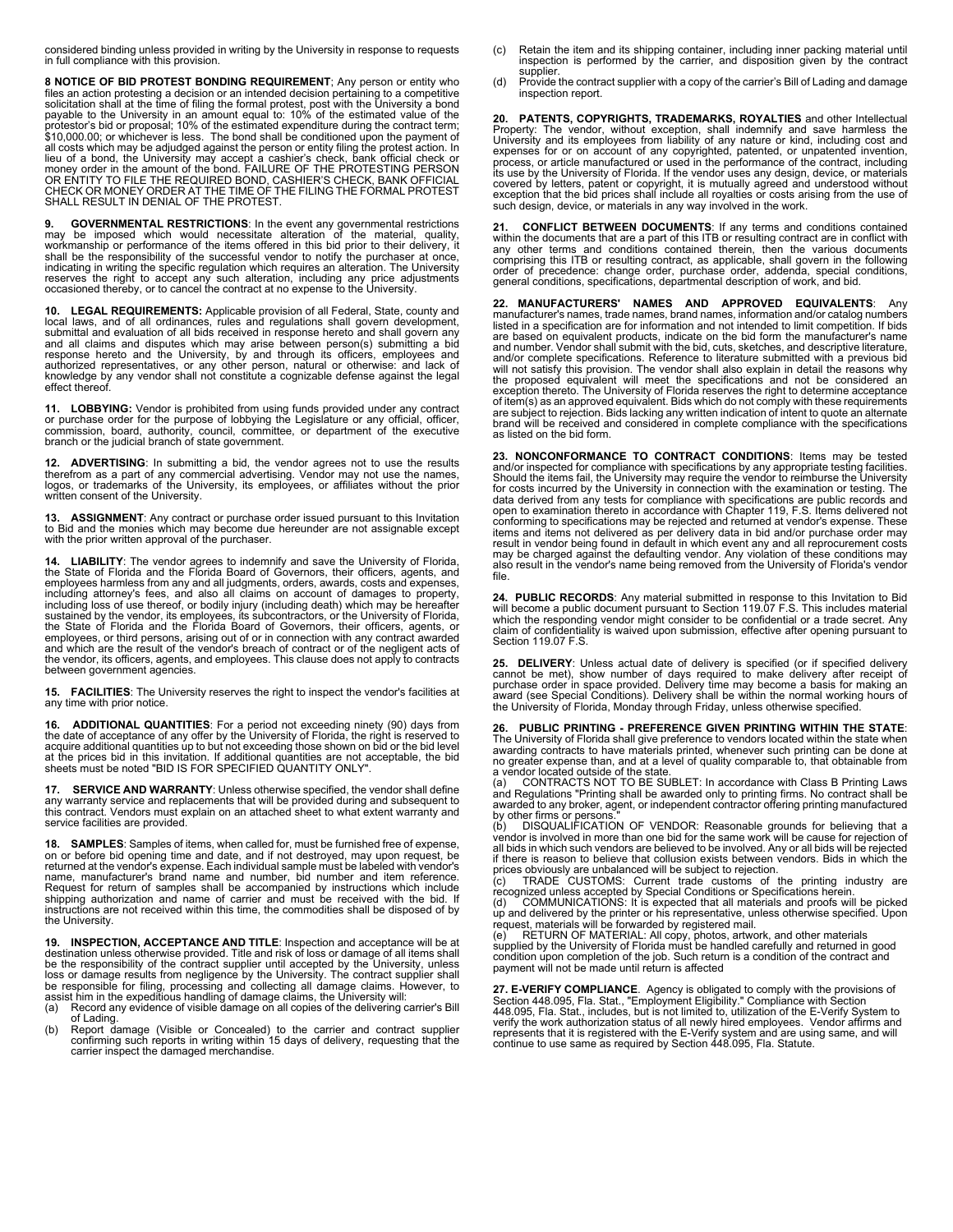**(1) INVITATION TO BID FORM -** All bids should be submitted on the University of Florida Invitation to Bid/Bidders Acknowledgment form with one (1) complete original bid and one (1) electronic copy in a sealed envelope, with the following information on the outside of the envelope: bid number, date and time of bid opening, and Company name in order to be considered in the award.

> **Attn: Jennifer Leckerling ITB21JL- 135 Mobile Specialty Vehicles, Equipment, Accessories, Related Supplies and Services**

#### **April 20, 2021 at 3:00PM ET From:** *Company Name*

- **(2) BID DELIVERY –** If this bid will be mailed through the U.S. Postal Service as regular mail, address the bid to the PO Box as shown on the Invitation to Bid Acknowledgement form. If a company representative plans to attend the bid opening, if the bid will be hand delivered; or if the bid will be delivered by a service other than the U.S. Postal Service regular mail. i.e., Federal Express, Airborne, United Parcel Service, Courier, U.S. Postal Express Mail, etc., address the bid to the street address shown on the Invitation to Bid Acknowledgement Form.
- **(3) INQUIRIES -** The University will not give verbal answers to inquiries regarding the specifications, or verbal instructions prior to or after the award of the bid. A verbal statement regarding same by any person shall be non-binding. The University is not liable for any increased costs resulting from the Bidder accepting verbal direction. All changes, if necessary, shall be made by written addendum to the bid. Direct all inquiries to Jennifer Leckerling Procurement Agent III, at [jenniferkerns@ufl.edu](mailto:jenniferkerns@ufl.edu)

The University will make a good-faith effort to provide a written response to each question or request for clarification that requires addenda within five (5) University business days.

#### *All addenda will be posted to our web site only:*

[https://procurement.ufl.edu/vendors/schedule-of-bids/](https://procurement.ufl.edu/vendors/schedule-of-bids)

*Vendors who want the addenda supplied to them in another form must notify the Purchasing Agent listed above of that request. Otherwise, it will be the vendor's responsibility to check the web site for any additional information and addenda concerning this ITB.*

The University will not respond to any questions/requests for clarification that require addenda, if received by the University after **4/5/2021 at 5:00PM ET**

- **(4) BID OPENING-** Bid opening will be held remotely via Zoom. A link to the Zoom meeting will be posted on the Schedule of Bids page of the Procurement website: https://procurement.ufl.edu/vendors/scheduleofbids/.
- **(5) AWARD**  Award will be made in the best interest of the University to a pool of vendors which meet the requirements specified herein. After award, it will be up to the discretion of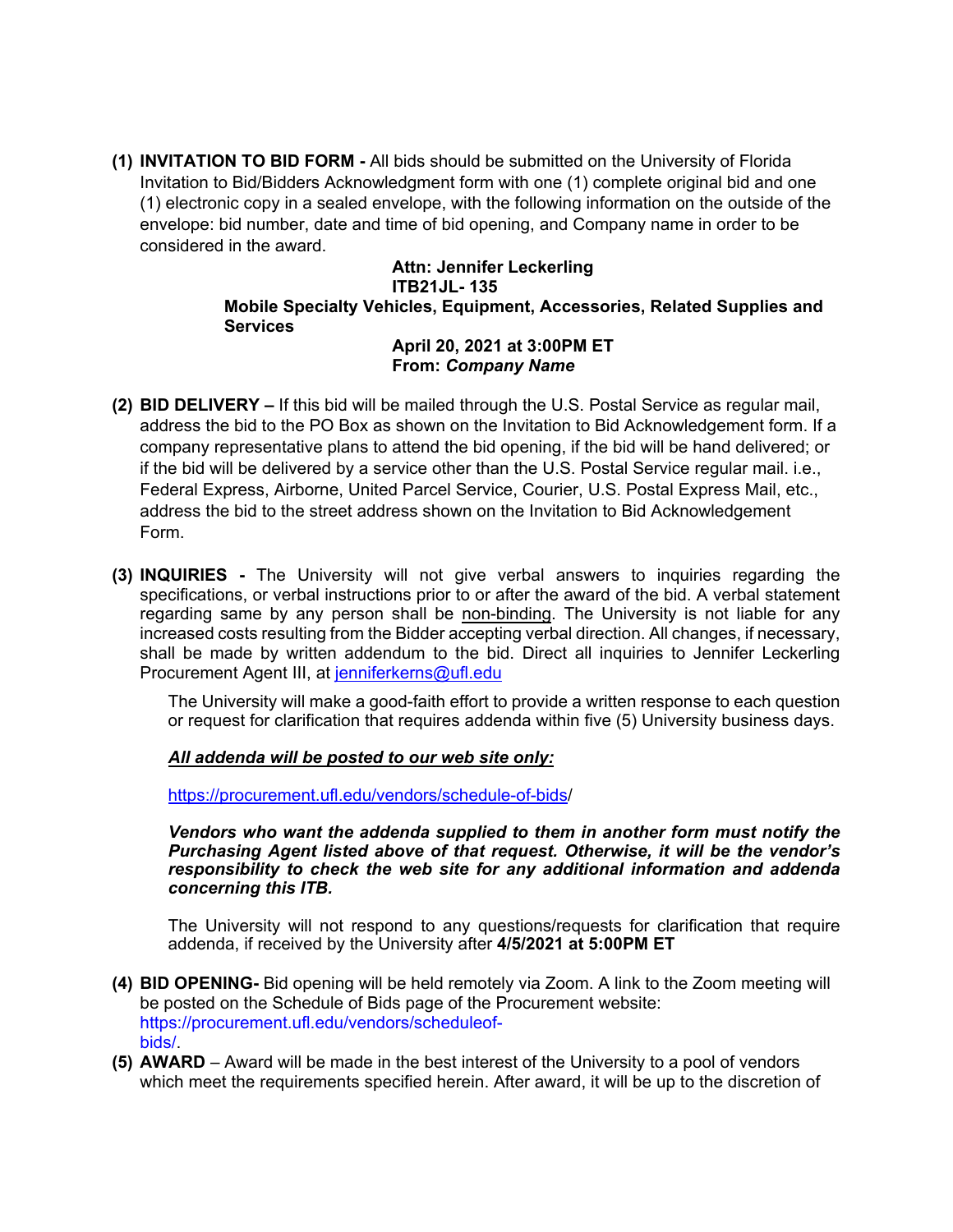the University which of the awarded vendors will be selected to provide a quote for specific orders under this contract. Awarded vendors are not guaranteed orders.

- **(6) AMERICANS WITH DISABILITY ACT -** If special accommodations are needed in order to attend a proposal opening, contact Jennifer Leckerling (352) 294-1159 or email at [jenniferkerns@ufl.edu,](mailto:jenniferkerns@ufl.edu) three business days prior to the bid opening.
- **(7) USE OF TERMS: -** The terms University of Florida, University, or UF and are used synonymously in this Invitation to Bid unless otherwise indicated. The terms vendor, proposer and contractor are used synonymously in this ITB unless otherwise indicated.
- **(8) VENDOR'S EXPENSE**  All proposals submitted in response to the ITB must be submitted at the sole expense of the Vendor, whether or not any agreement is signed as a result of this Invitation to Bid. Proposers will pay all costs associated with the preparation of proposals and necessary visits to campus and other required site visits.
- **(9) ITB INTERPRETATION –** Interpretation of the wording of this document will be the responsibility of the University and that interpretation will be final and binding.
- **(10) ERRORS**  The University is not liable for any errors or misinterpretations made by the proposer in responding to this Invitation to Bid.

**(11) CONFIDENTIALITY** – From the date of issuance of this ITB, until a proposal is made, the vendor must not make available or discuss his or her proposal, or any part thereof, with any employee or agent of the University, unless permitted by the University Procurement Authority, in writing, for purposes of clarification only.

- **(12) AVAILABILITY OF FUNDS -** The State of Florida's and the University's performance and obligation to pay under this contract is contingent upon an annual appropriation by the Legislature of the State of Florida.
- **(13) CANCELLATION -** University Procurement, by written notice, may terminate in whole or in part any purchase order resulting from this Invitation to Bid, when such action is in the best interest of the University. If the purchase order is terminated, the University shall be liable only for payment of services rendered prior to the effective date of the termination. Services rendered will be interpreted to include the cost of items already delivered, plus the reasonable cost of supply action short of delivery.
- **(14) RIGHT TO TERMINATE -** In the event that any of the provisions of a contract resulting from the bid award are violated by the successful bidder, the University may serve written notice upon such bidder of its intention to terminate the contract. Such notice is to state the reason(s) for such intention to terminate the contract, and unless within ten (10) days after serving such notice upon the bidder, such violation shall cease and satisfactory arrangements for correction are made, the contract shall, upon expiration of said ten (10) days, cease and terminate, but the liability of such bidder and his surety for any and all such violations(s) shall not be affected by any such termination.
- **(15) CONTRACT RENEWAL -** As mutually agreed upon, the successful bidder shall be awarded a contract for *two (2)* years, with the option to renew the contract for *two (2)* additional oneyear periods. Under the same terms, if it should be deemed advisable and advantageous to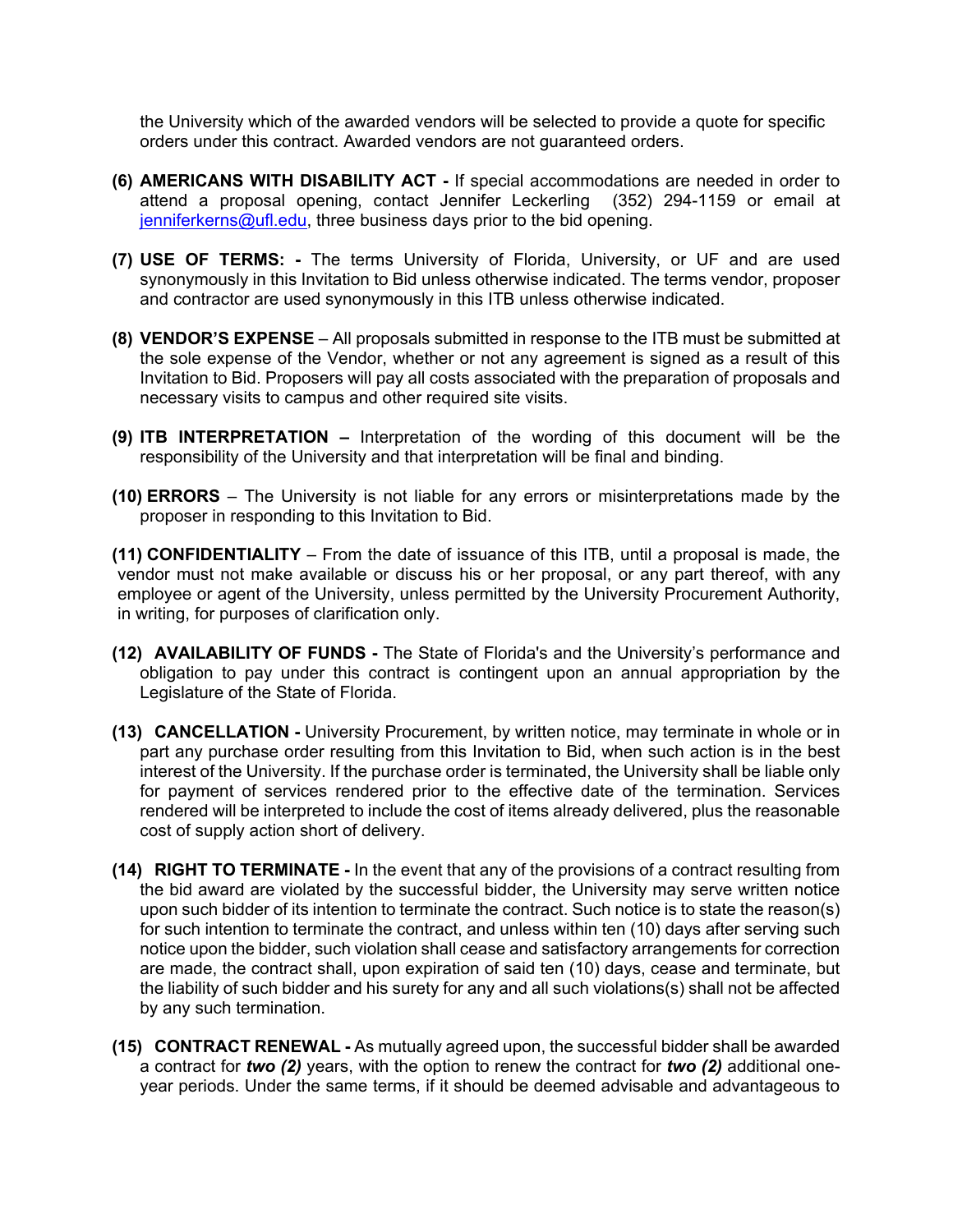do so. Renewal of this contract shall be contingent upon satisfactory performance evaluations by the University.

- **(16) F.O.B. POINT –** The F.O.B. Point shall be destination. Vehicles will be delivered to University of Florida Facilities Services Motor Pool, 1037 Magnolia Drive, Gainesville, FL 32611. Delivery hours are 9:00AM-3:30PM, Monday- Friday, except legal holidays. Vendor will contact Derrick Williams at 352-392-1131
- **(17) DELIVERY -** Delivery is requested within **Thirty (30)** calendar days after receipt of purchase order. If delivery cannot be made within thirty (30) days, vendor will notify UF when the quote is provided. If there will be a delay in delivery after the Purchase Order is issued, vendor will notify UF as soon as possible.
- **(18) DELIVERY COSTS -** All costs for delivery, storage, freight, and packing are to be prepaid by the contractor, FOB, University of Florida or address as listed in the Invitation to Bid.
- **(19) VEHICLE TITLE** Bid prices shall include the cost of vehicle title. The vehicle is to be titled to University of Florida, 971 Elmore Drive, PO Box 115300, Gainesville, FL 32611-5300. If a check is issued for the titling fee, payee is Alachua County tax Collector.
- **(20) ACCEPTANCE** Delivery of vehicle to an agency does not constitute acceptance for the purpose of payment. Final acceptance and authorization of payment shall be given only after a thorough inspection indicates that the vehicle meets contract specifications and conditions listed below. Should the delivered vehicle(s) differ in any respect from specifications, payment will be withheld until such time as the supplier takes necessary corrective action. University Procurement shall be notified of the deviation in writing within 10 days and the provisions of the delivery paragraph shall prevail. If the proposed corrective action is not acceptable to the agency, University Procurement may authorize the recipient to refuse final acceptance of the vehicle(s) in which case the vehicle(s) shall remain the property of the supplier and the University shall not be liable for payment for any portion thereof.

Units shall be delivered with each of the following completed documents:

- a) Copy of UF Purchase Order
- b) Copy of Vendor's Quote with Vehicle Specifications
- c) Manufacturer Statement of Origin
- d) Owner's Manual
- e) Warranty Certifications (including rust proofing warranty when applicable)
- f) Copy of Pre-Delivery Inspection Report
- g) Window Sticker (Affixed)
- h) HSMV 82040, Application for Certificate of Title With/Without Registration
- i) HSMV 82994, Motor Vehicle Title Reassignment Supplement
- j) Check for Title made out to Alachua County Tax Collector
- k) Temporary Tag.
- **(21) WARRANTY -** The successful bidder shall furnish factory warranty on all equipment furnished against defect in material and/or workmanship. The factory warranty shall become effective on the date of delivery and acceptance by the University. Should any defect in material or workmanship, excepting ordinary wear and tear, appear during the above stated warranty period, the successful bidder shall repair or replace same at no cost to the University immediately upon written notice from University Procurement. The successful bidder will not be liable under the above warranty for any defects or damages resulting from unforeseeable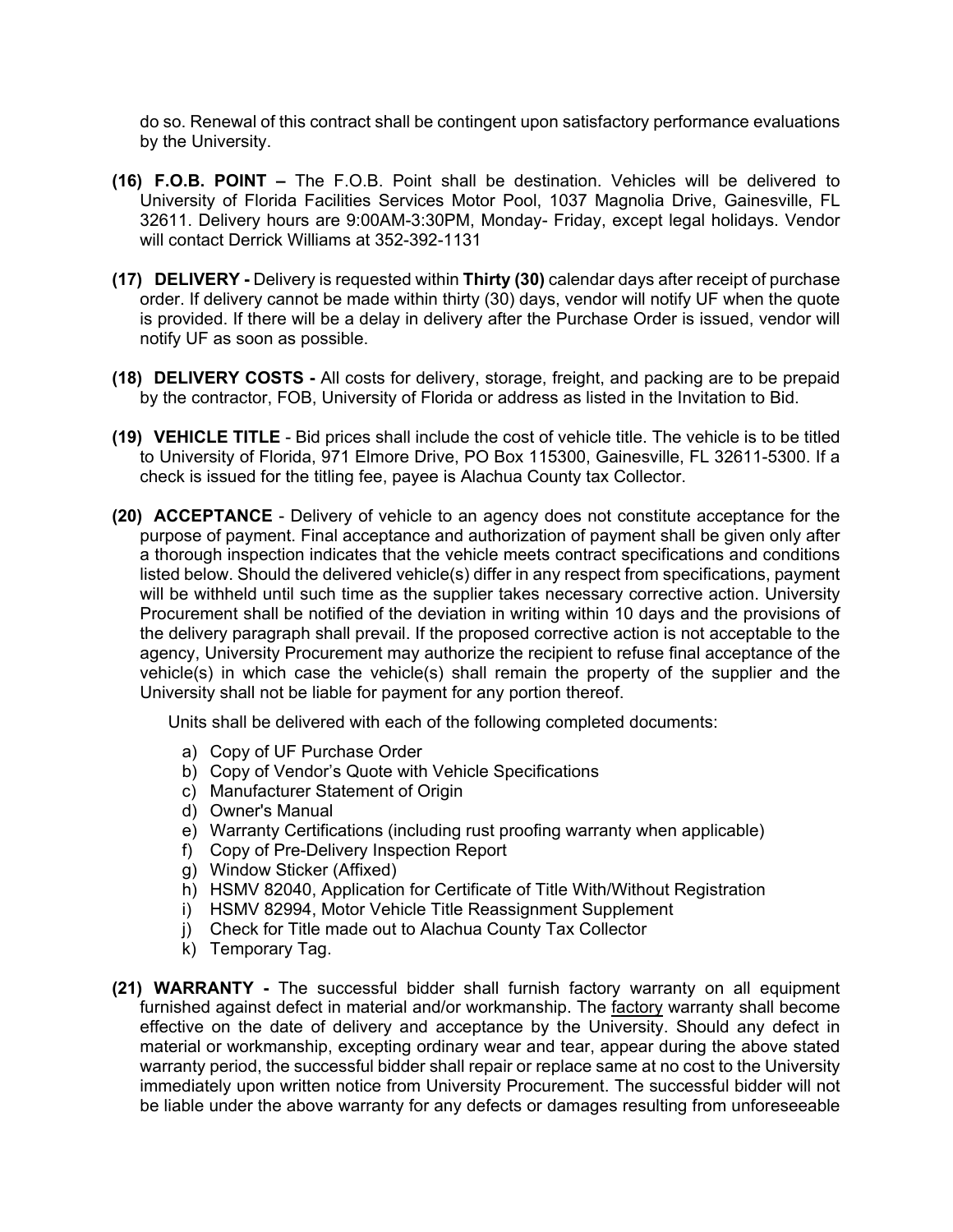causes beyond the control and without the fault or neglect by the University, acts of God, fires, floods, and hurricanes.

- **(22) INADEQUATE SERVICE -** In case where vehicles require service and adjustments of defects not covered by warranty then the contractor shall either remedy the defect or be responsible for reimbursing the manufacturer's local authorized dealer selected to remedy the defect. Such adjustments shall be initiated within 48 hours after notifications by an agency. Delivery will not be considered complete until all adjustments are satisfied and the units are re-delivered. The provisions of the delivery paragraph shall remain in effect until the redelivery is accomplished. The odometer shall not exceed 225 at the time of re-delivery.
- **(23) INSPECTION AND TESTING OF MATERIALS -** The materials, patterns, fabricated members, and assembled or partially assembled items may be inspected at the factory, or elsewhere, by a representative of the University at any time during the process of manufacture or until final delivery and acceptance, to determine whether or not there is compliance with the requirements of these specifications. Approval prior to the time of final acceptance shall not preclude rejection of delivered items which do not satisfy these specifications.
- **(24) LIMITATION OF REMEDIES** Contractor's entire liability and the State`s exclusive remedy shall be as follows:

In all situations involving performance or non-performance of vehicles furnished under this Agreement, the State's remedy is the adjustment or repair of the Vehicles or replacement of its parts by Contractor, or at Contractor's option, replacement of the vehicle or correction of programming errors. For any other claim concerning performance or non-performance the Contractor pursuant to, or in any other way related to the subject matter of, this Agreement or any order under this Agreement, the State shall be entitled to recover actual damages to the limits set forth in this Special Condition.

Contractor shall hold and save the State harmless for any and all suits and judgments against the State for personal injury or damage to real or personal property caused by Contractor's tortuous conduct in the performance of this Agreement provided that, (a) the State promptly notified Contractor in writing of any claim, and (b) Contractor shall be given the opportunity, at its option, to participate and associate with the State in the control, defense and trial of any claims and any related settlement negotiations and, provided further, that with respect to any claim or portion thereof for which Contractor agrees at the initiation of such claim that Contractor shall save and hold the State harmless.

In no event, however, will Contractor be liable for (a) any damages caused by the State's failure to reform the State's responsibilities, or for (b) any lost profits or other consequential damages, even if Contractor has been advised of other party, except as provided in the hold harmless provision of the preceding paragraph of this Special Condition and except as provided in the General Condition entitled "Patents and Royalties", or for (c) any damages caused by performance or non-performance of machines or programming located outside the United States or Puerto Rico.

**(25) INSURANCE –** The Contractor shall purchase from and maintain with a company or companies, lawfully authorized to do business in Florida and acceptable to the University, such insurance as will protect the Contractor from claims arising out of or resulting from the Contractor's operations under the Contract and for which the Contractor may be legally liable, whether such operations be by the Contractor or by a Subcontractor or by anyone directly or indirectly employed by any of them, or by anyone for whose acts any of them may be liable.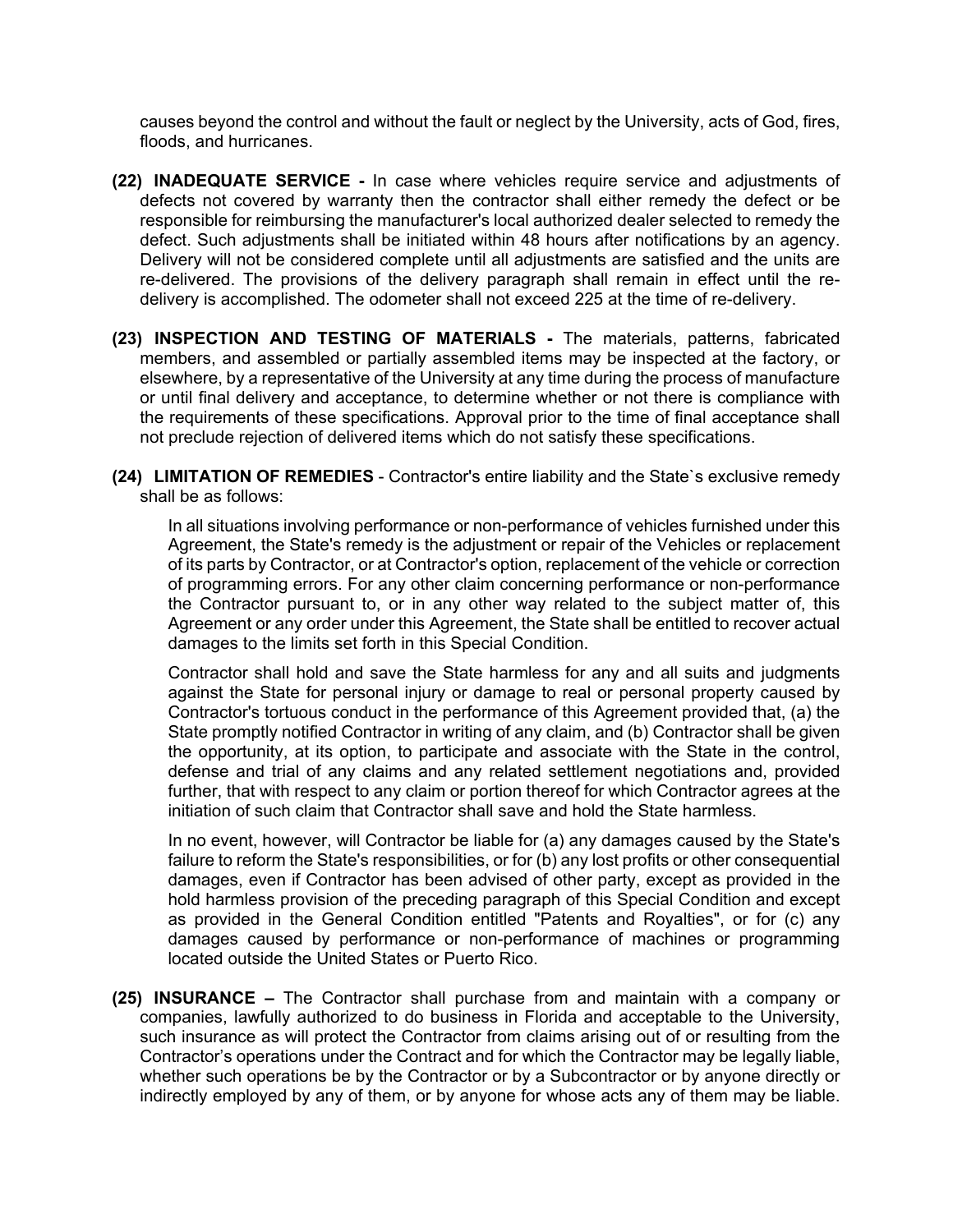All insurance policies shall be issued and countersigned by representatives of such companies duly authorized for the State of Florida and shall be written on ISO standard forms or their equivalents. The Contractor shall file with the University Certificates of Insurance prior to the commencement of the work and shall file certificates of insurance evidencing the renewal of such policies at least thirty (30) days prior to the date the each applicable insurance policy is scheduled to expire. Please note that the University of Florida must be named "additional insured" on automobile and general liability policies.

Contractors Liability Insurance - The Contractor shall provide the ISO Commercial General Liability policy for general liability coverage's for limits of not less than of \$500,000 per occurrence. Coverage's shall be maintained without interruption from date of commencement of work until date of final payment.

Worker's Compensation - The Contractor shall secure and maintain for the life of this Agreement, valid Worker's Compensation Insurance as required by Chapter 440, Florida Statues.

Automobile Liability - The Contractor shall secure and maintain during the life of this Agreement, Automobile Liability insurance on all vehicles against bodily injury and property damage in the amount of at least, \$500,000 per occurrence.

- **(26) LABELS -** Labels shall be affixed as required by any or all State and Federal statutes or regulations.
- **(27) EQUAL OPPORTUNITY STATEMENT -** The State Universities have established equal opportunity practices which conform to both the spirit and the letter of all laws against discrimination and prohibits discrimination based on race, creed, color, sex, age, national origin, marital status or religion. To be considered for inclusion as a supplier under this agreement, the proposer commits to the following:
	- **a.** The provisions of Executive Order 11246, September 24, 1966, and the rules, regulations and relevant orders of the Secretary of Labor are applicable to each order placed against this agreement regardless of value.
	- **b.** If the proposer expects to receive \$10,000 in orders during the first 12 months of this agreement, a complete certificate of non-segregated facilities shall be attached to the proposal response.
	- **c.** If the proposer expects to receive \$50,000 in orders during the first 12 months of this agreement and employs more than 50 people, standard form 100 (EEOO-1) must be filed prior to March 1 of each year.
	- **d.** If the proposer expects to receive \$50,000 in orders during the first 12 months and employs more than 50 people, a written program for affirmative action compliance must be maintained by the proposer, subject to review upon request by the user agencies of this agreement.
- **(28) PUBLIC ENTITY CRIME -** A person or affiliate who has been placed on the convicted vendor list by the Department of Management Services, State of Florida, may not submit a proposal on a contract to provide any goods or services, including construction, repairs, or leases and may not be awarded or perform work as a contractor, supplier, subcontractor, or consultant for the University of Florida for a period of 36 months from the date of being placed on the convicted vendor list, a "person" or "affiliate" includes any natural person or any entity, including predecessor or successor entities or any entity under the control of any natural person who is active in its management and who has been convicted of a public entity crime (Rule 6C1-3.020 FAC).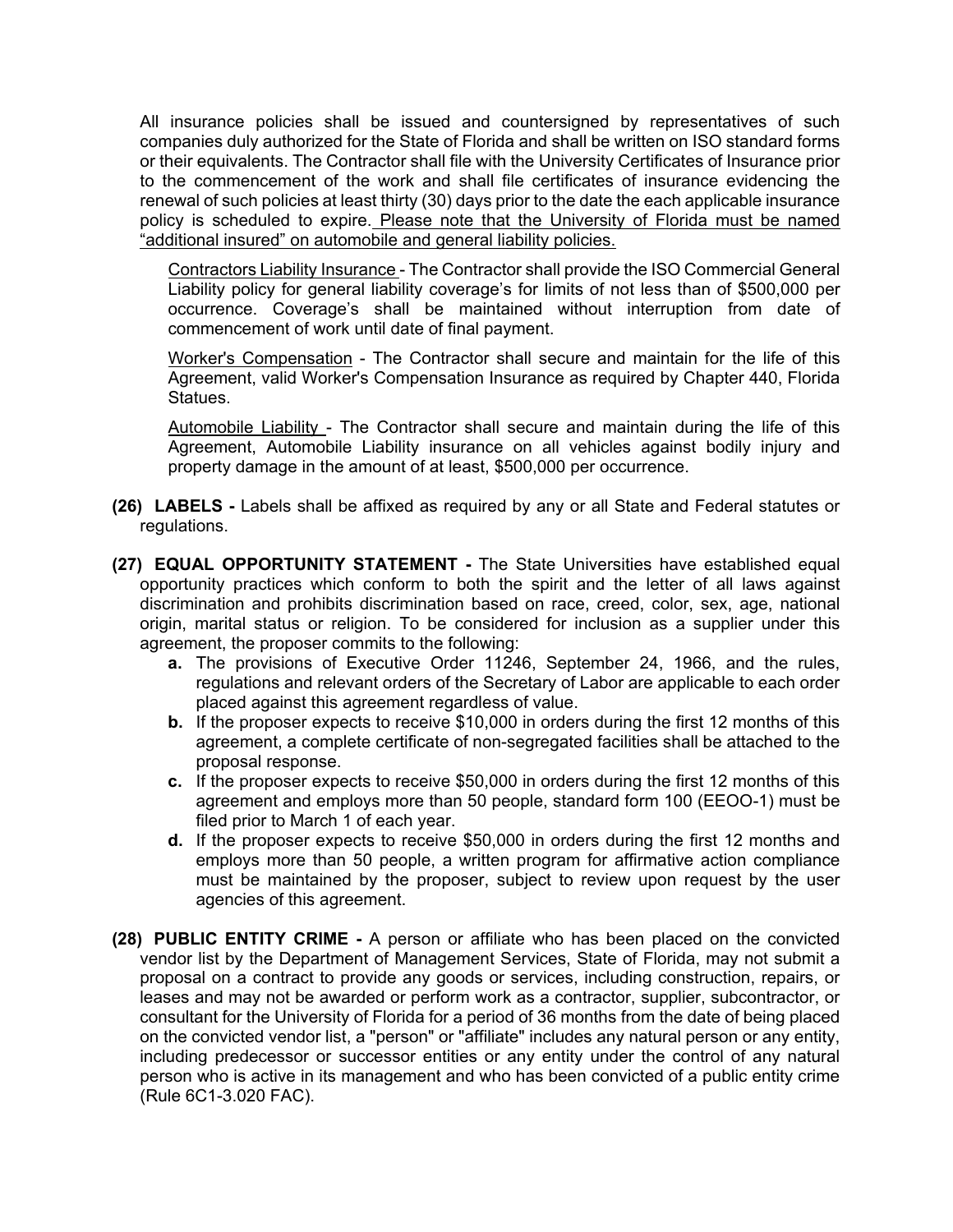- **(29) FEDERAL DEBARRMENT -** By signing this bid/proposal, the offeror certifies, to the best of its knowledge or belief, that the offeror and its principals are not presently debarred, suspended, proposed for debarment, or declared ineligible for the award of contracts by any Federal agency; or have not within a three-year period preceding this offer, been convicted of or had a civil judgment rendered against them in connection with a public contract or subcontract; or are not criminally or civilly charged by a governmental entity with commission of offenses; or has not within a three year period preceding this offer had a contract terminated for default by any Federal agency. (Federal Acquisition Regulation 52.209-5).
- **(30) DISCRIMINATION** An entity or affiliate who has been placed on the discriminatory vendor list may not submit a bid on a contract to provide goods or services to a public entity, may not submit a bid on a contract with a public entity for the construction or repair of a public building or public work, may not submit bids on leases of real property to a public entity, may not award or perform work as a contractor, supplier, subcontractor or consultant under contract with any public entity, and may not transact business with any public entity.
- **(31) SMALL BUSINESS PROGRAM -** University is an equal opportunity institution and, as such, encourages the use of small businesses, including women and minority-owned small businesses in the provision of goods and services. Small businesses should have a fair and equal opportunity to compete for dollars spent by the University. Competition ensures that prices are competitive and a broad vendor base is available. Vendor shall use good faith efforts to ensure opportunities are available to small businesses, including women and minority-owned businesses. For questions about the University's Small Business Program contact Small Business and Supplier Diversity, 352-392-0380.
- **(32) OPEN COMPETITION** The University encourages free and open competition among vendors. Whenever possible, specifications and proposal terms and conditions are designed to accomplish the objective, consistent with the necessity to satisfy the University's needs and the accomplishment of a sound economical operation. The vendor's signature on the proposal guarantees that the prices quoted have been established without collusion with other vendors and without effort to preclude the University from obtaining the lowest possible competitive price. The vendor certifies that its officers or employees have not bribed or attempted to bribe or influence in any way on officer, employee or agent of the University.
- **(33) OTHER PURCHASERS –** With the consent and agreement of the successful bidder(s) purchases may be made under this ITB by other state universities, community colleges, district school boards, other educational institutions, and other governmental agencies within the state of Florida. Such purchases shall be governed by the same terms and conditions stated in the proposal solicitation as provided in Rule 6C1-3.020 (5)(f) 3 Fla. Admin. Code.
	- The other universities encouraged to use this contract are:
		- o Florida State University, Tallahassee<br>○ Florida A&M Universitv. Tallahassee
		- o Florida A&M University, Tallahassee<br>○ University of Central Florida, Orlando
		- University of Central Florida, Orlando
		- o University of South Florida, Tampa<br>○ Florida Atlantic University. Boca Ra
		- o Florida Atlantic University, Boca Raton<br>○ Florida International University, Miami
		- Florida International University, Miami
		- o University of North Florida, Jacksonville
		- o University of West Florida, Pensacola
		- o Florida Gulf Coast University, Ft. Myers
		- o Florida Polytechnic University, Lakeland
		- o New College, Sarasota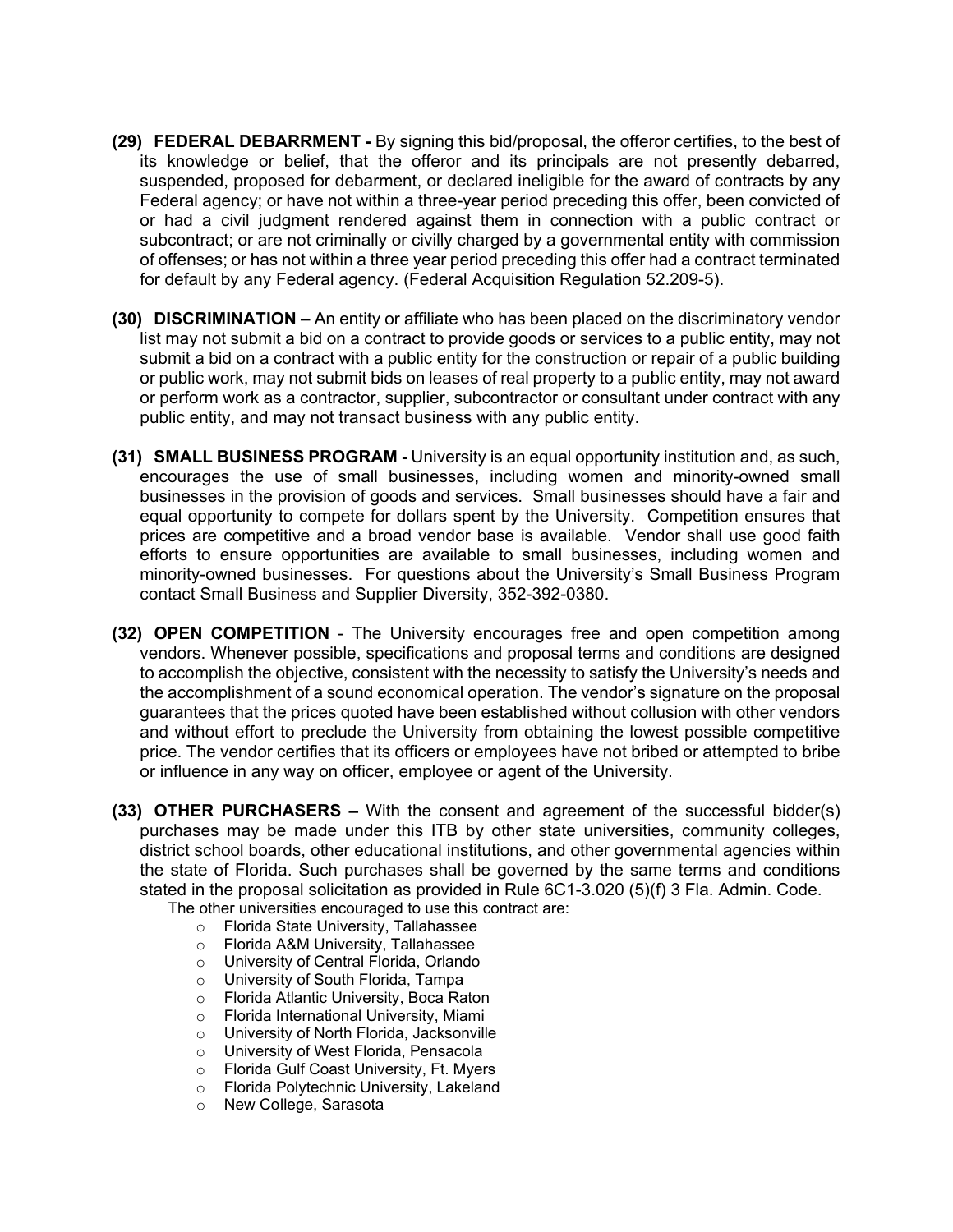**(34) FLORIDA PREFERENCE—**Preference for Florida Based Vendors for Purchases of Personal Property in accordance with §.287.084, Florida Statute; a preference shall be provided to vendors with a principal place of business in Florida. If the lowest responsible and responsive bid for personal property is from a vendor whose principal place of business is outside of Florida and is in a state or political subdivision thereof that grants a preference for the same purchase of personal property to a vendor in such state or political subdivision, as applicable, then the University shall grant the same preference to the Florida based vendor with the lowest responsible and responsive bid received pursuant to this Invitation to Bid.

If the lowest responsible and responsive bid is from a vendor whose principal place of business is in a state that does not grant a preference for the purchase of personal property to a vendor in such state, then the University shall grant a preference in the amount of 5 percent to the lowest and responsive Florida base vendor.

For vendors whose principal place of business is outside of Florida, such vendors must, at the time of submitting its bid, provide a written opinion from a licensed attorney in its state specifying (a) the preference(s) granted by the state or political subdivision and (b) how the preference(s) is/are calculated.

The attached Attestation of Principal Place of Business must be completed and returned with your ITB response.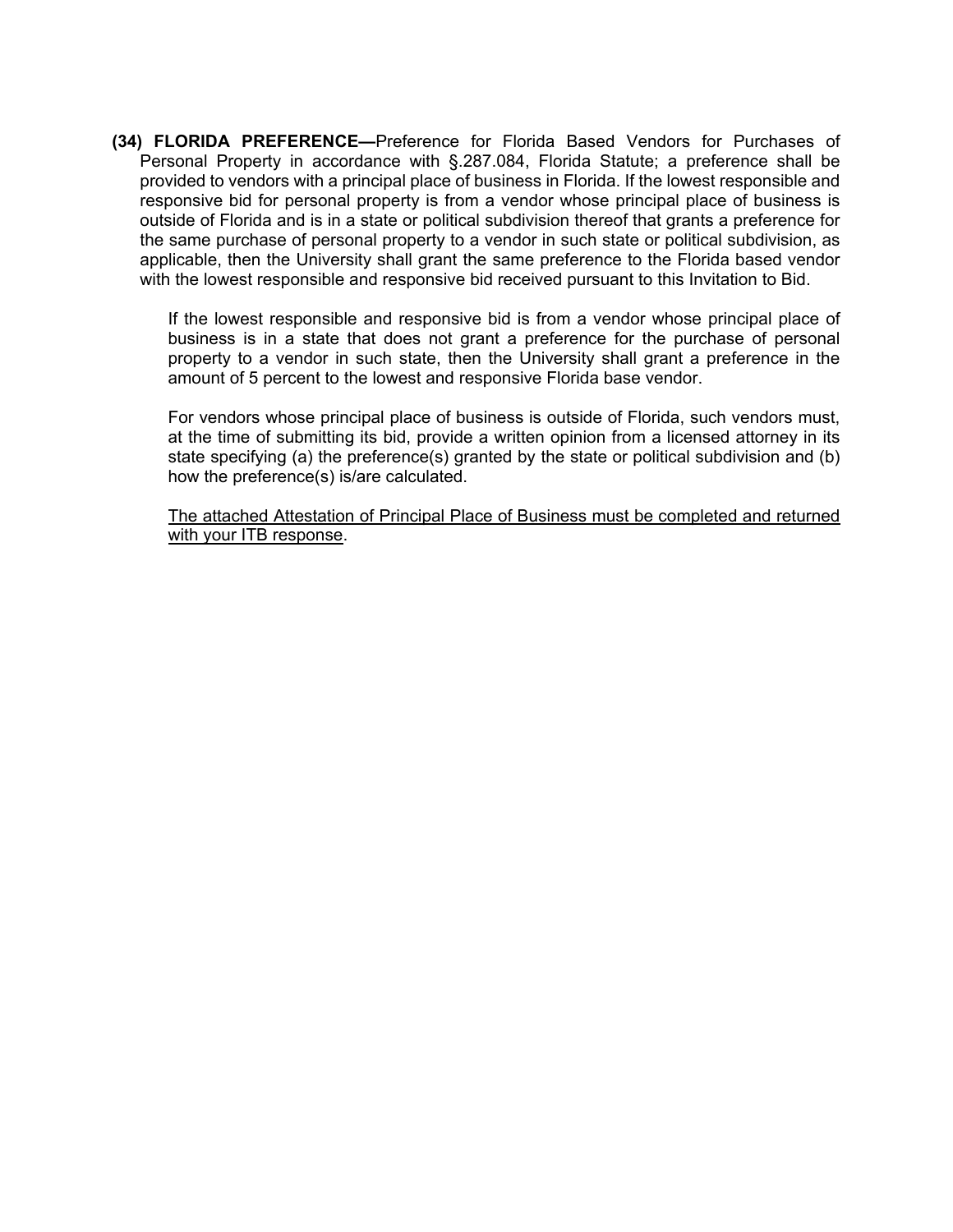#### **Attestation of Principal Place of Business University of Florida ITB21JL-135 Mobile Specialty Vehicles, Equipment, Accessories, Related Supplies and Services**

Name of Bidder:  $\blacksquare$ 

Name:\_\_\_\_\_\_\_\_\_\_\_\_\_\_\_\_\_\_\_\_\_\_\_\_\_\_\_\_\_\_\_\_\_\_\_\_\_\_\_\_\_ Identify the State in which the Bidder has its principal place of business:

\_\_\_\_\_\_\_\_\_\_\_\_\_\_\_\_\_\_\_\_\_\_\_\_\_\_\_\_\_\_\_\_\_\_\_\_\_\_ Bidder's Signature: **Example 20** and the set of the Title:

\_\_\_\_\_\_\_\_\_\_\_\_\_\_\_\_\_\_\_\_\_\_\_\_\_\_\_\_\_\_\_\_\_\_\_\_\_\_\_\_\_\_\_\_\_\_ **INSTRUCTIONS: IF your principal place of business above is located within the State of Florida, provide the information as indicated above and return this form with your bid response. No further action is required. IF your principal place of business is outside of the State of Florida, the following must be completed by an attorney and returned with your bid response. Failure to comply may be considered as non-responsive to the terms of this solicitation.**

#### **OPINION OF OUT-OF-STATE BIDDER'S ATTORNEY ON BIDDING PREFERENCES (To be completed by the Attorney for an Out-of-State Bidder)**

**NOTICE: §287.084(2), Florida Statutes, provides that "a vendor whose principal place of business is outside this state must accompany any written bid, proposal, or reply documents with a written opinion of an attorney at law licensed to practice law in that foreign state, as to the preferences, if any or none, granted by the law of that sate [or political subdivision thereof] to its own business entities whose principal places of business are in that foreign state in the letting of any or all public contracts." See also § 287.084(1), Florida Statutes.**

#### **LEGAL OPINION ABOUT STATE BIDDING PREFERENCES**

**(Please Select One)**

The Bidder's principal place of business is in the State of \_\_\_\_\_\_\_\_\_\_\_\_\_\_\_\_\_\_\_\_\_ and it is my legal opinion that the laws of that state **do not grant a preference** in the letting of any or all public contracts to business entities whose principal places of business are in that state.

\_\_\_\_ The Bidder's principal place of business is in the State of \_\_\_\_\_\_\_\_\_\_\_\_\_\_\_\_\_\_ and it is my legal opinion that the laws of that state **grant the following preference(s)** in the letting of any or all public contracts to business entities whose principal places of business are in that State: [Please describe applicable preference(s) and identify applicable state state law(s)]: state law(s) and the state law(s) and the state law(s) in the state law(s) in the state law(s) i  $\mathcal{L}_\mathcal{L} = \{ \mathcal{L}_\mathcal{L} = \{ \mathcal{L}_\mathcal{L} = \{ \mathcal{L}_\mathcal{L} = \{ \mathcal{L}_\mathcal{L} = \{ \mathcal{L}_\mathcal{L} = \{ \mathcal{L}_\mathcal{L} = \{ \mathcal{L}_\mathcal{L} = \{ \mathcal{L}_\mathcal{L} = \{ \mathcal{L}_\mathcal{L} = \{ \mathcal{L}_\mathcal{L} = \{ \mathcal{L}_\mathcal{L} = \{ \mathcal{L}_\mathcal{L} = \{ \mathcal{L}_\mathcal{L} = \{ \mathcal{L}_\mathcal{$ 

# $\overline{\phantom{a}}$

# **LEGAL OPINION ABOUT POLICITAL SUBDIVISION BIDDING PREFERENCES**

**(Please Select One)**

The Bidder's principal place of business is in the political subdivision of and it is my legal opinion that the laws of that political subdivision **do not grant a preference** in the letting of any or all public contracts to business entities whose principal places of business are in that political subdivision.

The Bidder's principal place of business is in the political subdivision of **Example 2** and it is my legal opinion that the laws of that political subdivision **grant the following preferences(s)** in the letting of any or all public contracts to business entities whose principal places of business are in that political subdivision: [Please describe applicable preference(s) and identify applicable authority granting the preference(s)]:

\_\_\_\_\_\_\_\_\_\_\_\_\_\_\_\_\_\_\_\_\_\_\_\_\_\_\_\_\_\_\_\_\_\_\_\_\_\_\_\_\_\_\_\_\_\_\_\_\_\_\_\_\_\_\_\_\_\_\_\_\_\_\_\_\_\_\_\_\_\_\_\_\_\_\_\_\_\_\_\_\_\_\_\_\_\_\_\_\_\_\_\_\_

 $\overline{\phantom{a}}$ Signature of out-of-state Bidder's attorney:

\_\_\_\_\_\_\_\_\_\_\_\_\_\_\_\_\_\_\_\_\_\_\_\_\_\_\_\_\_\_\_\_\_\_\_\_\_\_\_\_\_\_\_\_\_\_\_\_\_\_\_\_\_\_\_\_\_\_\_\_\_\_\_\_ Printed name of out-of-state Bidder's attorney:

\_\_\_\_\_\_\_\_\_\_\_\_\_\_\_\_\_\_\_\_\_\_\_\_\_\_\_\_\_\_\_\_\_\_\_\_\_\_\_\_\_\_\_\_\_\_\_\_\_\_\_\_\_\_\_\_\_\_\_\_\_ Address of out-of-state Bidder's attorney:

 $\mathcal{L}_\mathcal{L} = \mathcal{L}_\mathcal{L} = \mathcal{L}_\mathcal{L} = \mathcal{L}_\mathcal{L} = \mathcal{L}_\mathcal{L} = \mathcal{L}_\mathcal{L} = \mathcal{L}_\mathcal{L} = \mathcal{L}_\mathcal{L} = \mathcal{L}_\mathcal{L} = \mathcal{L}_\mathcal{L} = \mathcal{L}_\mathcal{L} = \mathcal{L}_\mathcal{L} = \mathcal{L}_\mathcal{L} = \mathcal{L}_\mathcal{L} = \mathcal{L}_\mathcal{L} = \mathcal{L}_\mathcal{L} = \mathcal{L}_\mathcal{L}$ Telephone number of out-of-state Bidder's attorney:  $($ 

Email address of out-of-state Bidder's attorney:

 $\mathcal{L}_\mathcal{L} = \{ \mathcal{L}_\mathcal{L} = \{ \mathcal{L}_\mathcal{L} = \{ \mathcal{L}_\mathcal{L} = \{ \mathcal{L}_\mathcal{L} = \{ \mathcal{L}_\mathcal{L} = \{ \mathcal{L}_\mathcal{L} = \{ \mathcal{L}_\mathcal{L} = \{ \mathcal{L}_\mathcal{L} = \{ \mathcal{L}_\mathcal{L} = \{ \mathcal{L}_\mathcal{L} = \{ \mathcal{L}_\mathcal{L} = \{ \mathcal{L}_\mathcal{L} = \{ \mathcal{L}_\mathcal{L} = \{ \mathcal{L}_\mathcal{$ 

Attorney's states of bar admission: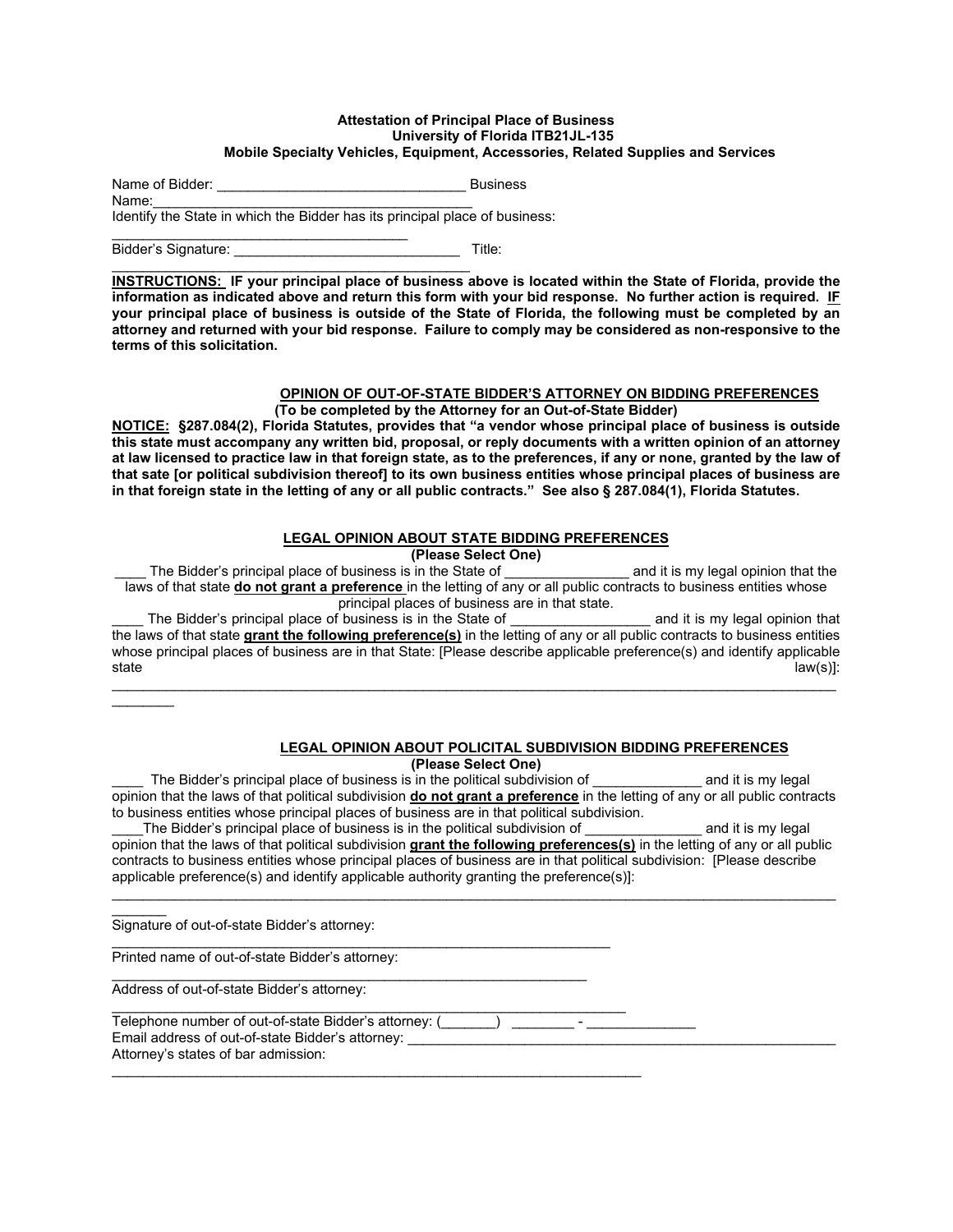#### **Purpose and Scope: YEARLY CONTRACTS- MULTPLE AWARD:**

- **Purpose and Scope-** To establish an indefinite quantity, firm fixed price contract to be used as a primary source for Mobile Specialty Vehicles, Equipment, Accessories and Related Supplies and Services. UF's intention is for the awarded contract(s) to include but not limited to, mobile medical units, mobile dental units, mobile veterinary units, mobile laboratory units and any other specialty vehicles, equipment and accessories available from the vendor. As well as any related supplies and services, including but not limited to parts, custom design, training and vehicle services. This bid consists of two (2) named lots, one for new Mobile Specialty Vehicles, equipment, accessories and services (Lot 1) and one for used Mobile Specialty Vehicles (Lot 2). Qualified vendors may respond to either lot, or both lots.
- **Term of Contract-** The effective period of contract resulting from this bid will be May 1, 2021 through April 30, 2023 with **two (2)** additional one-year periods, please include applicable price list for initial contract period.
- **Quotations and Invoices-** All Quotes and Invoices should display both the list price and the discount the University of Florida is receiving on all goods and services. The contract number should be noted on all Quotations and Invoices.
- **Price Increases-** Price increases will be considered at the end of the initial one (1) year period and, thereafter annually on the anniversary of the effective date. Price change requests shall be in writing, submitted at least sixty (60) days prior to the end of the current period, and shall be supported by written evidence of increased costs to the Successful Vendor(s), or an increase in the Product Price Index for Motor vehicle body and trailer manufacturing, not seasonally adjusted. The PPI Index is found on the Bureau of Labor Statistics website[:https://beta.bls.gov/dataQuery/find?st=0&r=20&s=title%3AA&q=vehicle&fq=survey:\[pc\]&](https://beta.bls.gov/dataQuery/find?st=0&r=20&s=title%3AA&q=vehicle&fq=survey:%5bpc%5d&more=0) [more=0.](https://beta.bls.gov/dataQuery/find?st=0&r=20&s=title%3AA&q=vehicle&fq=survey:%5bpc%5d&more=0) The University will not approve unsupported price increases that will merely increase the gross profitability of the Successful Vendor(s) at the expense of the University. Price change requests shall be a factor in the Agreement extension review process. The University shall, in its sole opinion, determine whether the requested price increase or an alternate option is in the best interest of the University.
- **Reporting Requirements-** The successful vendor(s) agrees to furnish to the University a summary of total sales made under this contract annually.
	- o All reporting will be in Electronic Format provided to Procurement Services prior to business reviews at least twice a year and upon request to departments.
	- $\circ$  Reports will include, but are not limited to the following. Detailed invoice level purchase history usage with at minimum the following fields:
		- PO Number
		- Quote Number
		- **Invoice Number**
		- Invoice Date
		- Ordered By Department
		- Order Date
		- Delivery Date
		- List Price
		- · Discount
		- **Net Price**
		- · Other Organizations: Total dollar value of purchases and total of orders through University agreement to other institutions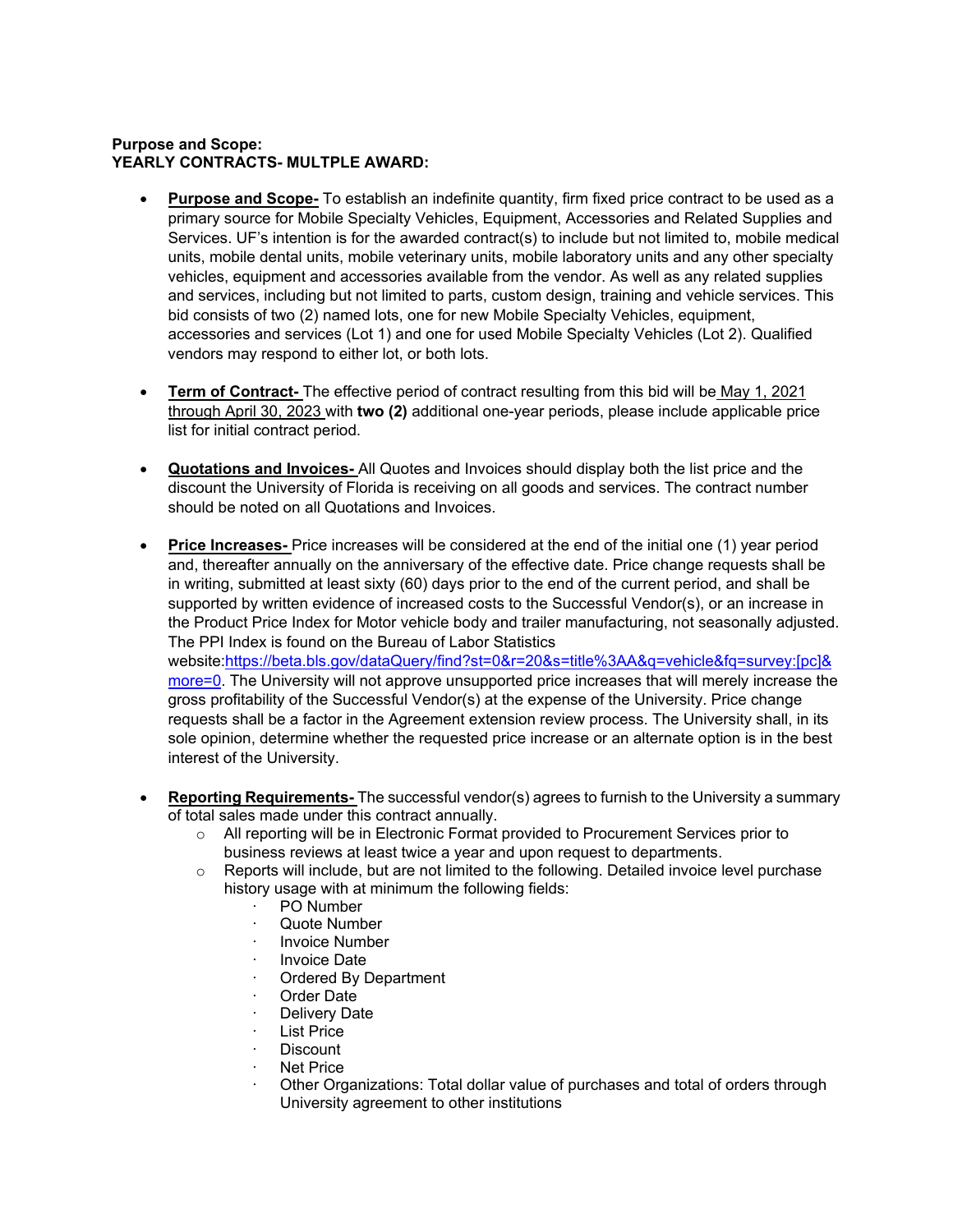- · Savings to University through vendor discounting special offers such as volume discounting
- o Vendor and University will work together to create reports as University deems necessary and compatible with vendor systems.

### • **Schedule of Events**

- o Bid Posting: March 23, 2021
- $\circ$  Questions Due: April 5, 2021 by 5:00PM ET
- $\circ$  Bid Opening: April 20, 2021 at 3:00PM ET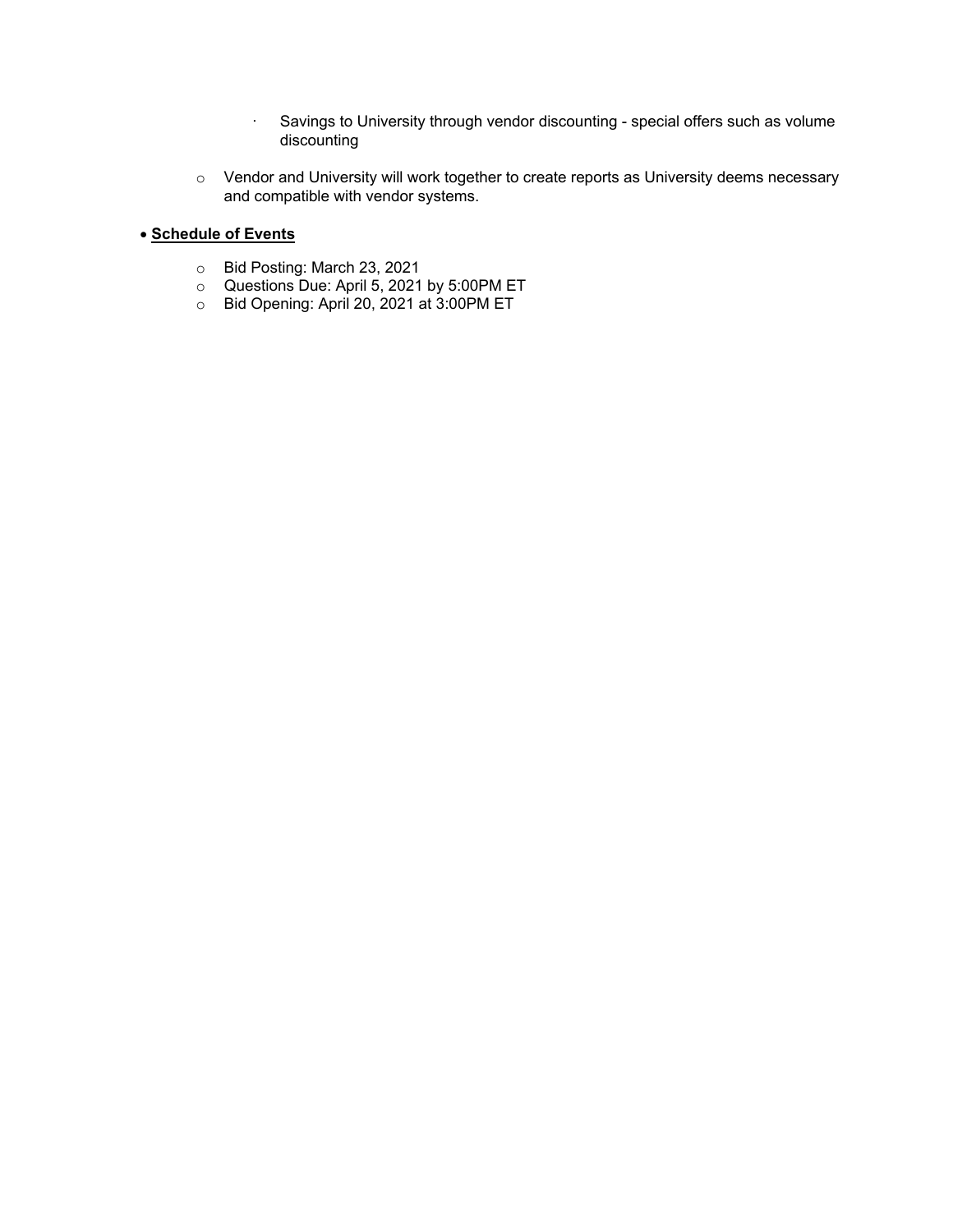#### **PRICE SHEET**

| From:  | (Company Name/Name & Title of Authorized |
|--------|------------------------------------------|
| Agent) |                                          |

#### To: **UNIVERSITY OF FLORIDA Procurement Services 971 Elmore Drive Elmore Hall Rm101 Gainesville, FL 32611**

The undersigned, hereinafter called "Bidder", being invested with the authority of his/her employer, and having read the Documents for the Bid, as well as the Specifications for the bid, entitled:

#### **ITB21JL-135 Mobile Specialty Vehicles, Equipment, Accessories and Related Supplies and Services**

And having familiarized himself/herself with all conditions affecting and governing the specifications, pricing and delivery of the equipment, hereby proposes to furnish the product and/or service as per the specifications, in strict compliance with the Specification Page, Bid Documents, Addenda and any other documents relating thereto on file with Procurement Services and, if awarded the Contract, agrees to abide by the pricing and delivery terms as per the Documents and as stated herein, for the sums enumerated on this page.

**UF's intention is for the awarded contract(s) to include but should not be limited to, mobile medical units, mobile dental units, mobile veterinary units, mobile laboratory units and any other specialty vehicles, equipment and accessories available from the vendor, as well as any related supplies and services available from supplier, including but not limited to parts, custom design, training, and vehicle services.** 

#### **Lot 1**

- **Please submit a price list, using Attachment A, listing all New Mobile Specialty Vehicles, equipment, accessories, related supplies, and subsequent service contracts.**
- **Bids must be shown as minimum percent discount from vendor's published retail price list. Vendors are encouraged to submit a quote with a higher percentage discount.**
- **Note: The University is allowed to add Vehicles during the term of the contract.**

#### **Lot 2:**

- **Please complete Attachment B by providing a discount off list price for current used Mobile Specialty vehicle inventory.**
- **Note: The University understands that used inventory changes and during the term of the contract used inventory may change.**

**PAYMENT TERMS: \_\_\_\_\_\_ % \_\_\_\_\_\_\_\_\_\_\_\_\_\_DAYS (OR NET 30)**

Additional discount- **: \_\_\_\_\_\_ % \_\_\_\_\_\_\_\_\_\_\_\_\_\_Days**